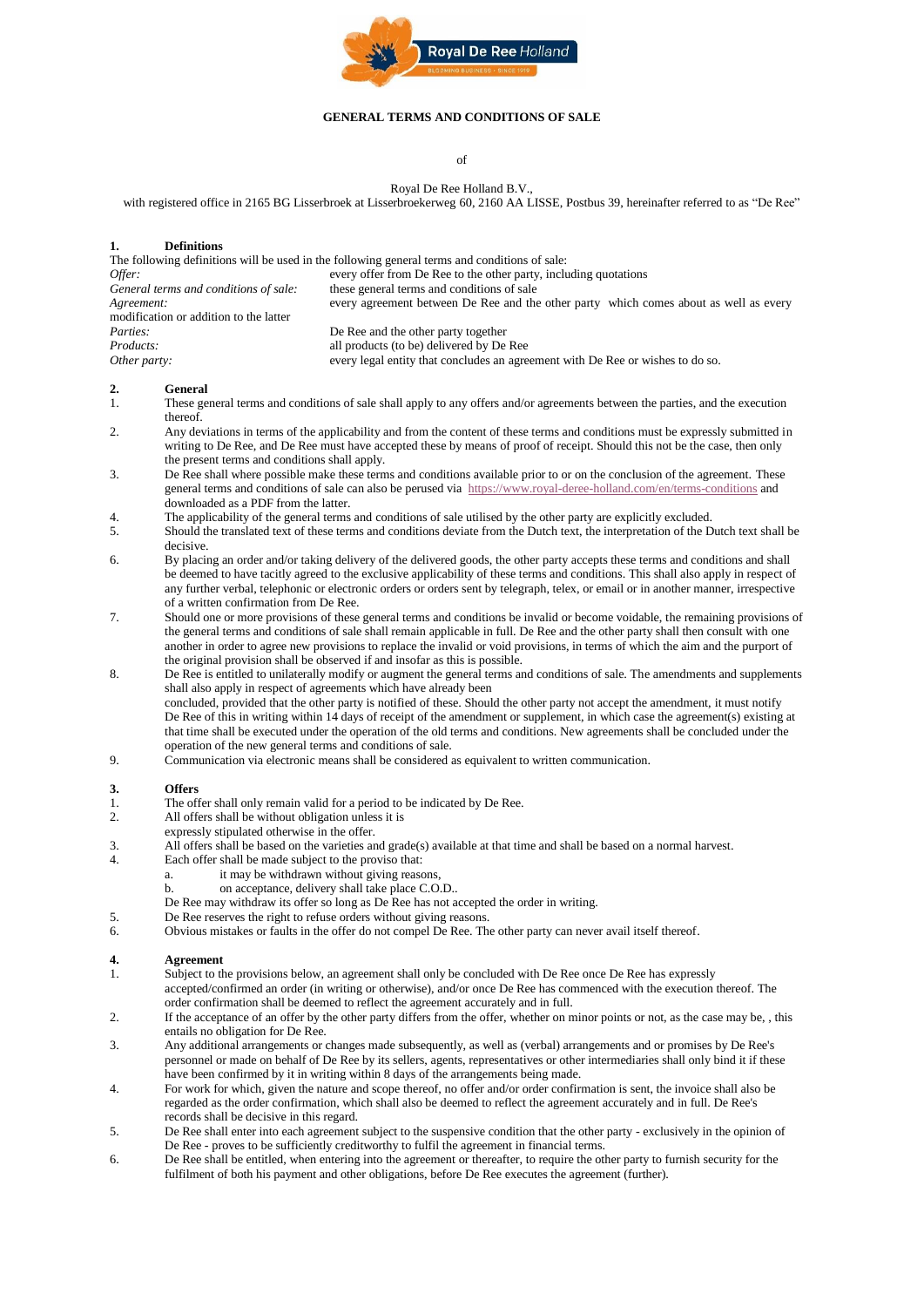

## **5 Execution of the agreement** 1. De Ree shall be entitled to bri

- 1. De Ree shall be entitled to bring in third parties for the execution of the agreement. De Ree shall consult with the other party about this where possible and/or necessary.
- 2. The other party shall ensure that it provides De Ree with all the information designated by De Ree as required information, or information with respect to which the other party should reasonably have understood that this was necessary for the execution of the agreement in a timely manner. Should De Ree not receive the information required for the execution of the agreement in good time, De Ree shall be entitled to suspend the execution of the agreement and/or charge the other party any additional costs arising from the delay at the customary rates.
- 3. De Ree shall not be liable for loss or damage of any kind whatsoever resulting from De Ree proceeding on the basis of incorrect and/or incomplete information provided by the other party.
- 4. De Ree will do everything within its power to meet its obligations in line with the agreement. However, De Ree cannot be held accountable for delays or omissions if such delays or omissions are caused by conditions which cannot reasonably be deemed to be within De Ree's control. In the event of delays, De Ree will fulfil its obligations as fast as is reasonably possible.

# **6 Prices**

- 1. All quotations shall be without obligation and shall be based on the applicable current price, unless expressly agreed otherwise in writing.
- 2. Unless indicated otherwise, De Ree's prices shall:
	- only be valid for the period given in De Ree's price information/brochures,
	- be based on delivery ex De Ree's works/processing plant,
	- be exclusive of VAT, other taxes and levies,
	- be exclusive of the normal costs of packaging per standard quantity, which shall be charged at the applicable cost price, be exclusive of the costs of transportation, insurance, quality checks by the National Plant Protection Organisation or other external bodies,
		- be given in Dutch currency, unless indicated otherwise.
- 3. De Ree will specify the constituent parts of the applicable prices in the offer.<br>4. Any currency fluctuations shall be at the risk and expense of the other party.
- Any currency fluctuations shall be at the risk and expense of the other party.
- 5. Any interim price changes may be passed on with due observance of the statutory provisions in this regard.

#### **7 Delivery and delivery duration**

- 1. Delivery shall take place ex works/warehouse, unless agreed otherwise in writing and/or indicated on the invoice or another written document issued by De Ree.
- 2. The risk shall pass to the other party when the goods leave the works/warehouse.<br>The agreed quantity to be delivered shall (in principle) be binding subject to weak
- 3. The agreed quantity to be delivered shall (in principle) be binding, subject to weather conditions and/or an abnormal (disappointing) harvest, in which case the quantity to be delivered may be adjusted. Should it not be possible to deliver the goods, or should it only be possible to deliver a very small quantity, De Ree shall be entitled to cancel the agreement.
- 4. Minor deviations in/of the delivered goods (weight, colour, size, quantity and suchlike) which are not unusual shall be permitted and shall not entitle the other party to refuse to take delivery/pay. Substantial deviations shall be the subject of consultation with the other party.
- 5. De Ree shall exert itself to comply with the delivery date as far as possible, but shall not be in any way liable should it exceed this.
- 6. The delivery date given by De Ree shall never be a firm deadline. Should the delivery date be exceeded, the other party must give De Ree written notice of default and set a reasonable period within which De Ree is to fulfil its obligations. Exceeding the delivery date shall not oblige De Ree to pay any compensation and shall not entitle the other party to dissolve the agreement and/or refuse to take delivery of the goods.
- 7. Should a firm delivery deadline between the parties have been stated explicitly in writing, the other party shall be entitled, should this deadline be exceeded, to dissolve the agreement if the other party can demonstrate that it is no longer able to sell the goods.
- 8. Should De Ree have notified the other party (in writing) of the possibility of collecting the goods from the works/warehouse, and the other party does not collect the goods within a reasonable period, De Ree shall be entitled to sell and deliver these goods to third parties, while the other party must make good any difference as a result of the lower proceeds, as well as pay all costs and interest as a result of his attributable non-performance.
- 9. The other party must check the goods delivered for deficiencies, defects, decay, etc. immediately, however no later than within 24 hours of delivery. Any complaints in this regard must be indicated on the delivery and/or shipping documents (CMR) and reported to De Ree in writing within 10 days. Complaints will not be processed should the other party fail to do this.
- 10. The provisions of clause 14 shall apply in full. Should the other party, without having legally valid grounds for this, refuse to take delivery or fail to collect the goods, De Ree shall be entitled, once a reasonable storage period has expired, to sell the goods. Any loss of proceeds and costs incurred shall be entirely for the account of the other party, without prejudice to any other rights.

#### **8. Cancellation by the other party/Special requirements**

1. The other party may only cancel the agreement if De Ree does not suffer any loss or damage as a result of this and if the other party is absolutely unable to fulfil its obligations, which the other party must prove.

2. In the case of cancellation the other party shall in any event be obliged to pay 25% of the total order amount as loss of profits and compensation, unless the other party is not able to take delivery of the goods as a result of force majeure (the existence of which must be proved).

#### **9. Import and export**

Should any consent/approval (import permit and suchlike) be required for the import or export of the goods by operation of law, the other party must take care of this, also with regard to the implementing regulations. Should the other party fail to do so, De Ree may cancel the agreement and De Ree shall be entitled to a cancellation fee as referred to in clause 8.

#### **10. Transport**

1. The method of transportation, shipment, packaging, etc. shall, if the other party does not give De Ree any further instruction, be determined by De Ree with the due care, without De Ree bearing any liability for this. Any specific wishes of the other party in respect of the transportation/the shipment shall only be implemented if the other party has declared that it shall bear the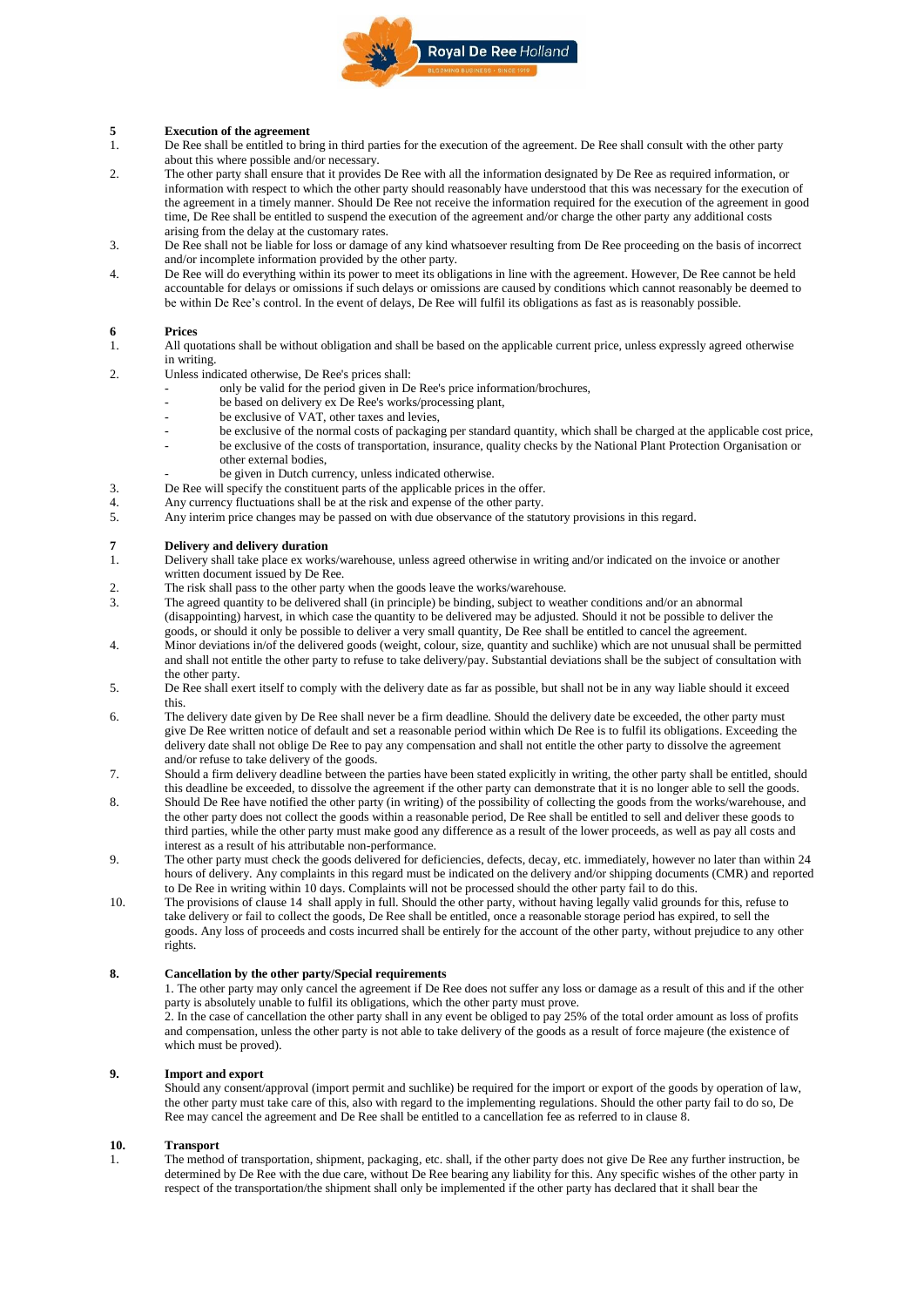

### additional costs of this.

- 2. The transportation of the goods shall in principle always be for the account and risk of the other party, even if the carrier requires that consignment notes, road waybills and suchlike contain the clause that all damage during transit is for the account and risk of De Ree.
- 3. In the case of delivery carriage paid, the transport costs shall either be specified separately or shall be included in the cost price. In the case of transportation/shipment outside Europe, the method of transportation/shipment shall be determined by mutual consultation with the other party, without prejudice to the above. In the absence of notice to the contrary prior to departure or another instruction from the other party, the shipment shall be insured against damage during transit by De Ree at the expense of the other party. These costs shall be charged on the invoice.

#### **11. Packaging**

- 1. Unless agreed otherwise, the goods shall be packaged in the manner customary to the bulb trade in general.<br>2. If agreed De Ree can provide the packaging to be used by the other party (for sale) and package the bulbs t
- 2. If agreed, De Ree can provide the packaging to be used by the other party (for sale), and package the bulbs to be delivered in such packaging, against payment, to be charged separately.
- 3. Any remaining quantities of this sales packaging (boards, boxes, etc.) shall remain in De Ree's warehouse at the expense and risk of the other party and shall be delivered to the other party on the termination of the business relationship. The other party shall be charged the cost price for this packaging. Once the relevant invoice has been paid, De Ree shall give the other party the opportunity to take possession of the sales packaging.
- 4. The other party shall indemnify and will not hold De Ree liable for claims from third parties with regard to intellectual and industrial property rights in respect of drawings, illustrations, designs, models, working methods and packaging provided to De Ree by or on the instructions of the other party or which are made by or on behalf of De Ree in connection therewith.

#### **12. Force majeure**

- 1. Force majeure shall be understood to mean: Any circumstance beyond the control of and/or not foreseeable by the parties as a result of which the other party can no longer reasonably require De Ree to fulfil the agreement.
- 2. "Force majeure" shall in any event be understood to mean: industrial action, excessive absenteeism due to illness of De Ree's staff, transport problems, extreme weather conditions, the failure of the harvest, fire, flood, water damage, government measures, including in any event import and export bans, the fixing of quotas and the interruption of operations at De Ree or at its suppliers, as well as non-performance by De Ree's suppliers as a result of which it is unable or no longer able to fulfil its obligations vis-à-vis the other party.
- 3. Should a situation of force majeure arise, De Ree shall be entitled to suspend the execution of the agreement or to definitively dissolve the agreement, without being obliged to pay any compensation for loss or damage. Consultations shall be held with the other party for this purpose. Should a situation of force majeure arise, De Ree shall be entitled to demand payment for the performances which were carried out in respect of the execution of the relevant agreement before the circumstance causing the force majeure arose.

## **13. Liability**

- 1. The total liability of De Ree shall, regardless of the grounds on which this is based, be limited to compensation for direct loss or damage which has been demonstrably sustained, and up to a maximum of the amount (excluding any VAT charged) charged for the item or items the defectiveness of which has led to the loss or damage. The liability shall at all times be limited to the amount of the payment to be disbursed by De Ree's insurer in the respective case, irrespective of the grounds for the claim.
- 2. De Ree shall never be liable for indirect loss, including consequential loss, loss of profits, lost savings and loss as a result of business stagnation. The aforesaid maximum amounts shall cease to apply if and insofar as the loss or damage is the result of gross negligence or intention on the part of De Ree and/or its staff.
- 3. De Ree shall in any event not be liable for, at its discretion:
	- the products delivered flowering too well or not well enough,
		- loss or damage as a result of the processing/treatment or use of the delivered goods by the other party,
	- loss or damage caused by the condition of the (planted) soil used,
	- physical symptoms of persons who have come into contact with the delivered goods (allergies, skin disorders, etc.)
	- loss or damage caused by the use or as a result of the unsuitability of the delivered goods for the purpose for which the other party has purchased these.
- 3. The other party expressly and fully indemnifies De Ree against any claim for damages as referred to in sub-clause 2, both from the other party itself and its staff as well as from third parties.
- 4. Any legal claim of the other party pursuant to an agreement with De Ree shall lapse one year after the claim arose.

#### **14. Retention of title**

- 1. The goods delivered shall only become the property of the other party once the other party has satisfied all claims which De Ree has against the other party in respect of the delivered goods and/or in respect of a failure to fulfil the agreement. As regards the consequences of the retention of title pursuant to Dutch property law, the goods to be delivered shall be regarded as being located in the Netherlands at the time of the delivery.
- 2. The other party shall not be entitled to pledge the goods which are subject to the retention of title nor to encumber them in any other way.
- 3. Should third parties attach the goods delivered subject to the retention of title, or wish to establish or assert rights thereon, the other party shall be obliged to notify De Ree of this as quickly as may reasonably be expected.
- 4. The other party undertakes to insure the goods delivered subject to the retention of title and to keep these insured against fire, explosion and water damage as well as against theft and to allow the policy to be inspected on first request.
- 5. The goods delivered by De Ree which are subject to the retention of title pursuant to sub-clause 1 of this clause may never be used as a means of payment.
- 6. Should De Ree wish to exercise its ownership rights as designated in this clause, the other party hereby gives, now for henceforth, its unconditional and revocable consent to De Ree or third parties to be appointed by De Ree to enter all the sites where the property of De Ree is located and to take back the goods.

#### **15. Nonpossessory pledge**

The handing over of the goods shall be regarded as establishing a nonpossessory pledge on such goods, which the other party agrees to by signing/accepting these terms and conditions. Insofar as a deed is required for this purpose, the other party shall sign